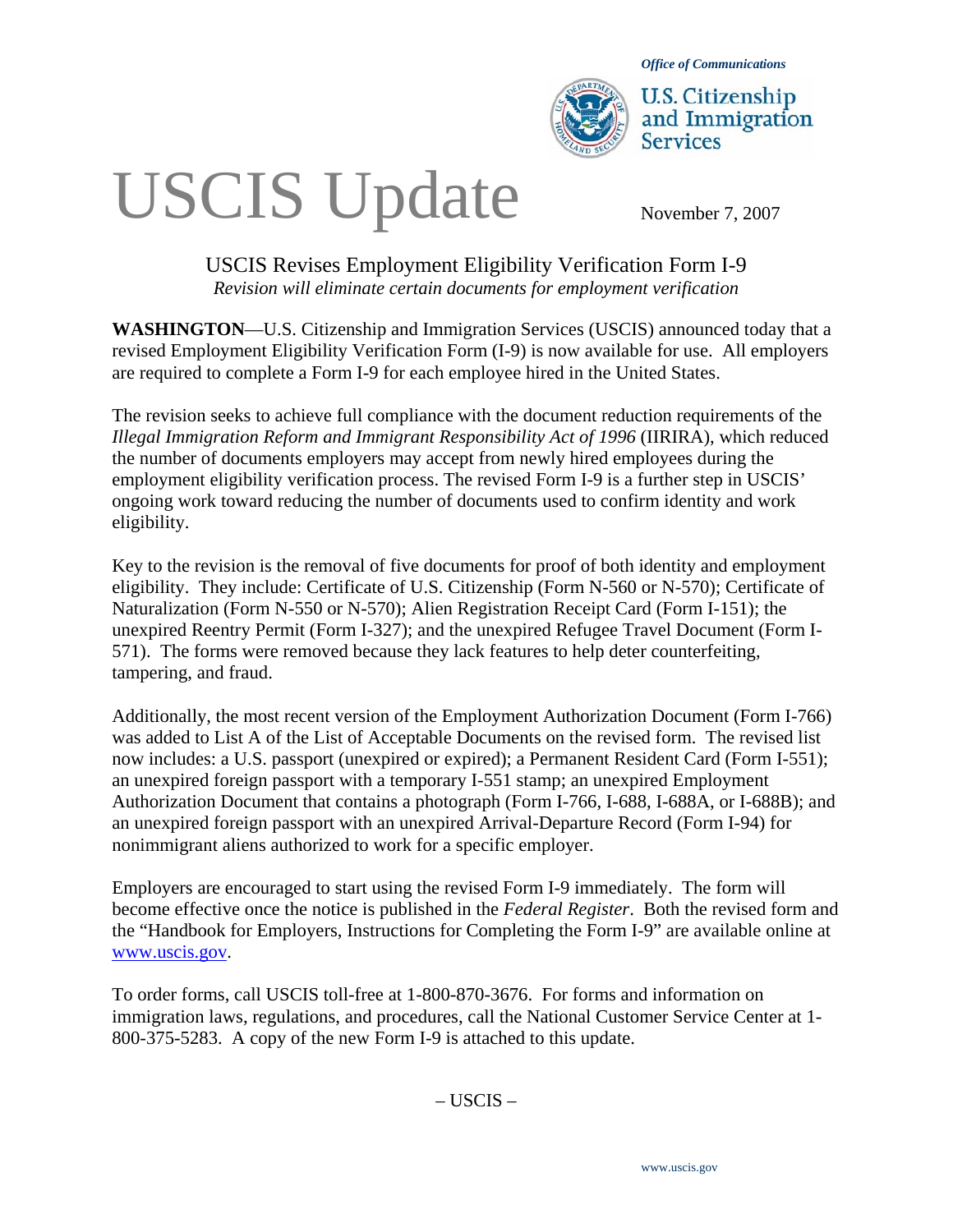

U.S. Citizenship and Immigration

# Fact Sheet November 7, 2007

## USCIS Revises Employment Eligibility Verification Form I-9 *Revision will eliminate certain documents for employment verification*

U.S. Citizenship and Immigration Services (USCIS) has issued a revised Form I-9, *Employment Eligibility Verification*, and M-274, *Handbook for Employers, Instructions for Completing the Form I-9*. The revised form is now available for use.

### **BACKGROUND**

The *Illegal Immigration Reform and Immigrant Responsibility Act of 1996* (IIRIRA) mandated a reduction in the number of documents that employers may accept from newly hired employees during the employment eligibility verification process. In 1997, the former Immigration and Naturalization Service (INS) published an interim final rule in the *Federal Register* eliminating some of the documents IIRIRA slated for removal. However, Form I-9 was not updated to reflect the revised List of Acceptable Documents at that time. USCIS has revised Form I-9 to bring it into compliance with the 1997 regulation as a first step toward achieving the document reduction goals set out in IIRIRA and as a further step in its ongoing work toward reducing the number of documents used to confirm identity and work eligibility. The most significant change to the revised Form I-9 is the elimination of five documents from List A of the List of Acceptable Documents. This and other minor revisions are detailed below.

#### **Questions and Answers:**

#### **Q: Where can I get the new Form I-9 and the Employer Handbook (M-274)?**

*A:* Both Form I-9 and the Employer Handbook are available as downloadable PDFs at www.uscis.gov. Employers without computer access can order USCIS forms by calling our toll-free number at 1-800-870- 3676. Individuals can also request USCIS forms and information on immigration laws, regulations, and procedures by calling the National Customer Service Center toll-free at 1-800-375-5283.

#### **Q: What is the difference between the revised Form I-9 and the old one?**

*A:* Five documents have been removed from List A of the List of Acceptable Documents:

- o *Certificate of U.S. Citizenship (Form N-560 or N-561)*
- o *Certificate of Naturalization (Form N-550 or N-570)*
- o *Alien Registration Receipt Card (I-151)*
- o *Unexpired Reentry Permit (Form I-327)*
- o *Unexpired Refugee Travel Document (Form I-571)*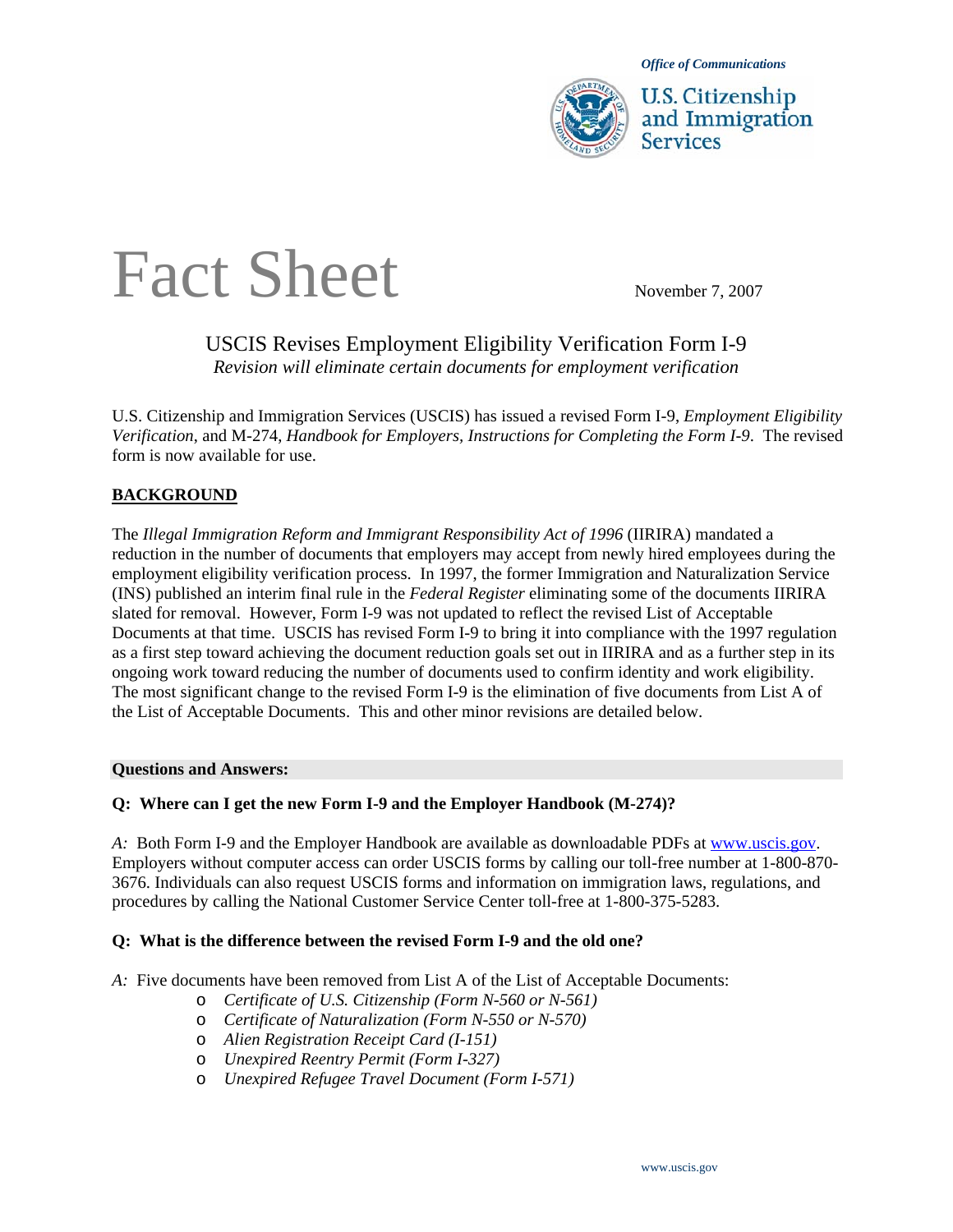One document was added to List A of the List of Acceptable Documents: o *Unexpired Employment Authorization Document (I-766)* 

All the Employment Authorization Documents with photographs in circulation are now included as one item on List A:

o *I-688, I-688A, I-688B, I-766* 

Instructions regarding Section 1 of Form I-9 now indicate that the employee is not obliged to provide the Social Security Number in Section 1 of Form I-9, unless he or she is employed by an employer who participates in E-Verify. The section on Photocopying and Retaining Form I-9 now includes information about electronically signing and retaining I-9 forms.

The estimated reporting burden under the *Paperwork Reduction Act* has changed to reflect the latest estimates and, finally, the format, font, organization, and grammar of the text have been improved to make Form I-9 more readable and user-friendly.

### **Q: Can I accept documents that used to be on the Form I-9 but aren't now?**

*A:* No. Employers may only accept documents listed on the List of Acceptable Documents on Form I-9. When re-verifying employees, employers should ensure that they use the new Form I-9 with its updated list of acceptable documents.

#### **Q: Are there any changes in the way the new Form I-9 is completed?**

*A:* No. The updated form should be completed exactly the same way as the old one was. The only difference is the types of documents that employers may accept in Section 2.

#### **Q: Is the Form I-9 available in different languages?**

*A:* The Form I-9 is available in English and Spanish. However, only employers in Puerto Rico may have employees complete the Spanish version for their records. Employers in the 50 states and other U.S. territories may use the Spanish version as a translation guide for Spanish-speaking employees, but must complete the English version and kept it in the employer's records. Employees may also use or ask for a translator/preparer to assist them in completing the form.

#### **Q: Are employers in Puerto Rico required to use the 2007 Spanish version of Form I-9?**

*A:* No. Employers in Puerto Rico may use either the Spanish or the English version of the 2007 Form I-9 to verify employees. Employers in Puerto Rico may not use the expired 1988 Spanish edition of Form I-9.

#### **Q: May I continue to use earlier versions of Form I-9?**

*A:* No. Employers must use the 2007 edition of Form I-9, approved on June 5, 2007. All previous versions of Form I-9, in English or Spanish, are no longer valid. The 1988 version of Form I-9 in Spanish expired in 1991. Employers who continue to use the outdated editions of Form I-9 are subject to fines and penalties.

#### **Q: When do I need to begin using the 2007 edition of Form I-9?**

*A:* The revised Form I-9 is available now and will become effective once the notice is published in the *Federal Register*. Employers are encouraged to start using it as soon as possible. After the effective date, employers may incur fines and penalties for failing to use the new Form I-9.